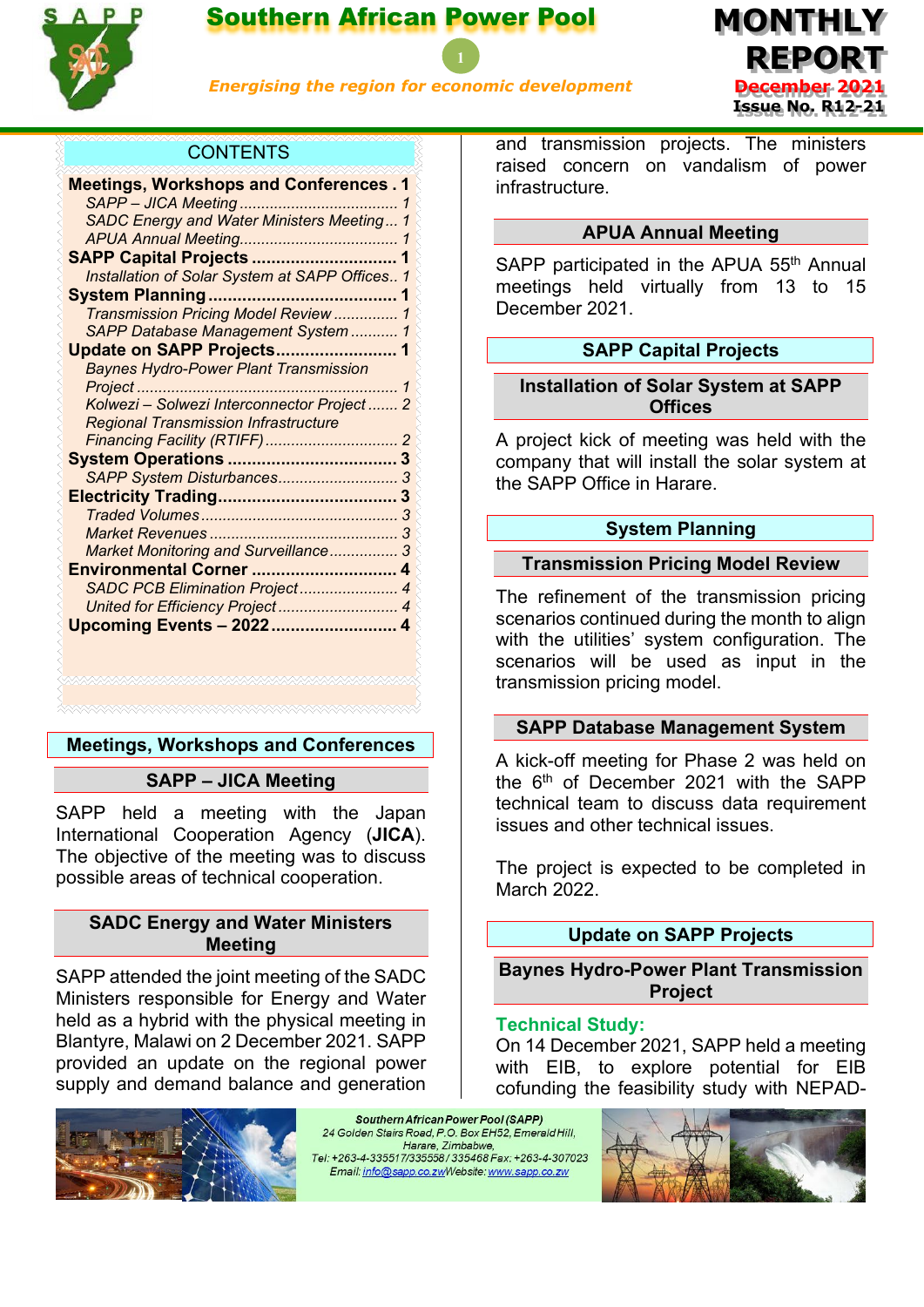IPPF. The meeting observed that there was need to sign a None-Disclosure Agreement between the two cooperating partners; SAPP and EIB, to manage the exchange of confidential project information, currently produced with funding support from the NEPAD-IPPF.

At the meeting held on 14 December 2021, the following were discussed:

- Since the procurement prequalification process has already started and based on the AfDB eligibility criteria, there would be need for harmonisation with the EIB eligibility criteria, with the implication that discussions with the NEPAD-IPPF must be restarted, to have an eligibility agreed position.
- Need for EIB to decide on the ongoing processes and applicable procedures for cofunding the feasibility study with NEPAD-IPPF, noting that preparations are advancing into the RFP stage between SAPP and NEPD-IPPF.

## **ESIA Study:**

On 14 December 2021, SAPP held a meeting with EIB. Discussing on the ESIA EOI document, the EIB recommended the following:

- That the FOI should list FIB as one of the IFIs and that their requirements need to be fulfilled, in two places:
- The ESIAs and Framework RAP are to meet both national regulatory requirements and align with international good practice, specifically the World Bank's Environmental and Social Framework (ESF), the African Development Bank (AfDB) Group's Integrated Safeguards System, European Investment Bank (EIB) Environmental and Social Standards and the IFC's Sustainability Framework.

 The EOI should request for a Consultant with demonstrated experience working with Lender's E&S requirements (particularly the World Bank, AfDB, EIB and IFC).

## <span id="page-1-0"></span>**Kolwezi – Solwezi Interconnector Project**

On 23 December 2021, the SAPP formally submitted the Project Closing report to the AFDB/NEPAD-IPPF. The report comprises an assessment of the project's outputs and outcome, and reports on the experiences and lessons learnt during project implementation.

## <span id="page-1-1"></span>**Regional Transmission Infrastructure Financing Facility (RTIFF)**

The SAPP held a meeting with the SADC Secretariat on December 14<sup>th</sup> 2021 providing an update to the Deputy Executive Secrtary for Regional Integration (DESRI) on progress to date as well as seeking advice on engagement and approval modalities.

The meeting provided an opportunity to share progress and identify key considerations and clarify the road map for the next steps. Attendees included the SADC Secretariat, SAPP Coordination Centre, Consultants of the project, AfDB, RERA, SACREEE, and the World Bank.

The opportunity of creating a working forum was discussed at length, with emerging recommendations pointing to engaging a technical committee in early April 2022. It was also noted that direct engagement with the utilities is fundamental as the specific potential financing models are developed to gauge and build interest. In that regard, engagements are scheduled for the second half of February 2022.



Southern African Power Pool (SAPP) 24 Golden Stairs Road, P.O. Box EH52, Emerald Hill, Harare, Zimbabwe, Tel: +263-4-335517/335558/335468 Fax: +263-4-307023 Email: info@sapp.co.zwWebsite: www.sapp.co.zw



**2**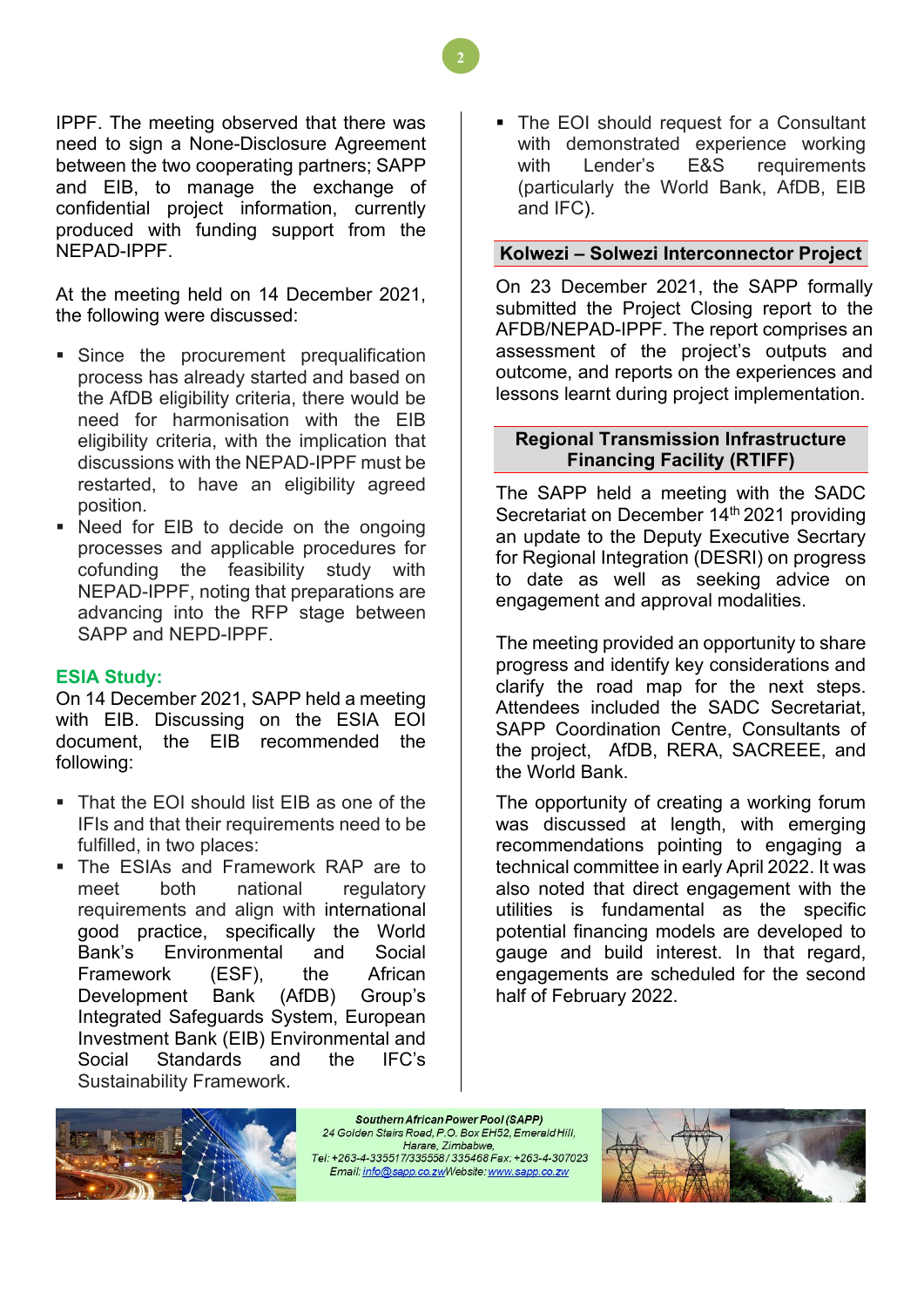#### **System Operations**

#### **SAPP System Disturbances**

<span id="page-2-1"></span><span id="page-2-0"></span>In the month of December 2021, six (6) SAPP power system disturbances were reported. Three were power system frequency excursion events, caused by loss of generation units in South Africa. Two were caused by faults on the HVDC system in DR Congo. They resulted in tripping of HVDC converters in DR Congo and tripping of tie lines between DR Congo and Zambia. The last disturbance was caused by a transient fault on the 400 kV tie line between South Africa and Botswana. The tie line tripped and auto-reclosed but the one between Botsawana and Zimbabwe tripped and locked out. Refer to figure below for an outlook of reported SAPP power system disturbances in the last twelve months.



# <span id="page-2-2"></span>**Electricity Trading Traded Volumes**

<span id="page-2-3"></span>Market performance during the month of December 2021 was low when compared to November 2021. Total traded volumes on the Day Ahead Market (DAM), Intra-Day Market (IDM), Forward Physical Monthly Market (FPM-M), and Forward Physical Weekly Market (FPM-W) decreased by 36% to 106.4 GWh in the month of December 2021, from the November 2021 volume of 166.5 GWh.



*Monthly Traded Volumes (GWh) in DAM, IDM, FPM-W, and FPM-M (April 2021 to December 2021).*

#### **Market Revenues**

<span id="page-2-4"></span>A total of USD 8.5 million was exchanged on the competitive market during the month of December 2021 compared to USD 13 million exchanged in November 2021. The change is mainly attributed to a decrease in traded volumes. USD 9.8 million was exchanged on the competitive market during the same month of December in 2020.

#### <span id="page-2-5"></span>**Market Monitoring and Surveillance**

During the month under review there were no observed cases of market manipulation or use of insider information.

On year-on-year basis compared to December 2020, the average hourly DAM-Market Clearing Prices (MCPs) for November 2021 were relatively higher for both Off-peak and Standard times and lower for Peak periods.

According to the transmission allocation rules, transmission capacity utilisation was deemed to be efficient for the month under review. The Market Operator observed its own processes and procedures. Enerweb is still working on the Market Surveillance Unit enhancement project of the SAPP-MTP to



Southern African Power Pool (SAPP) 24 Golden Stairs Road, P.O. Box EH52, Emerald Hill. Harare, Zimbabwe, Email: info@sapp.co.zwWebsite: www.sapp.co.zw



**3**